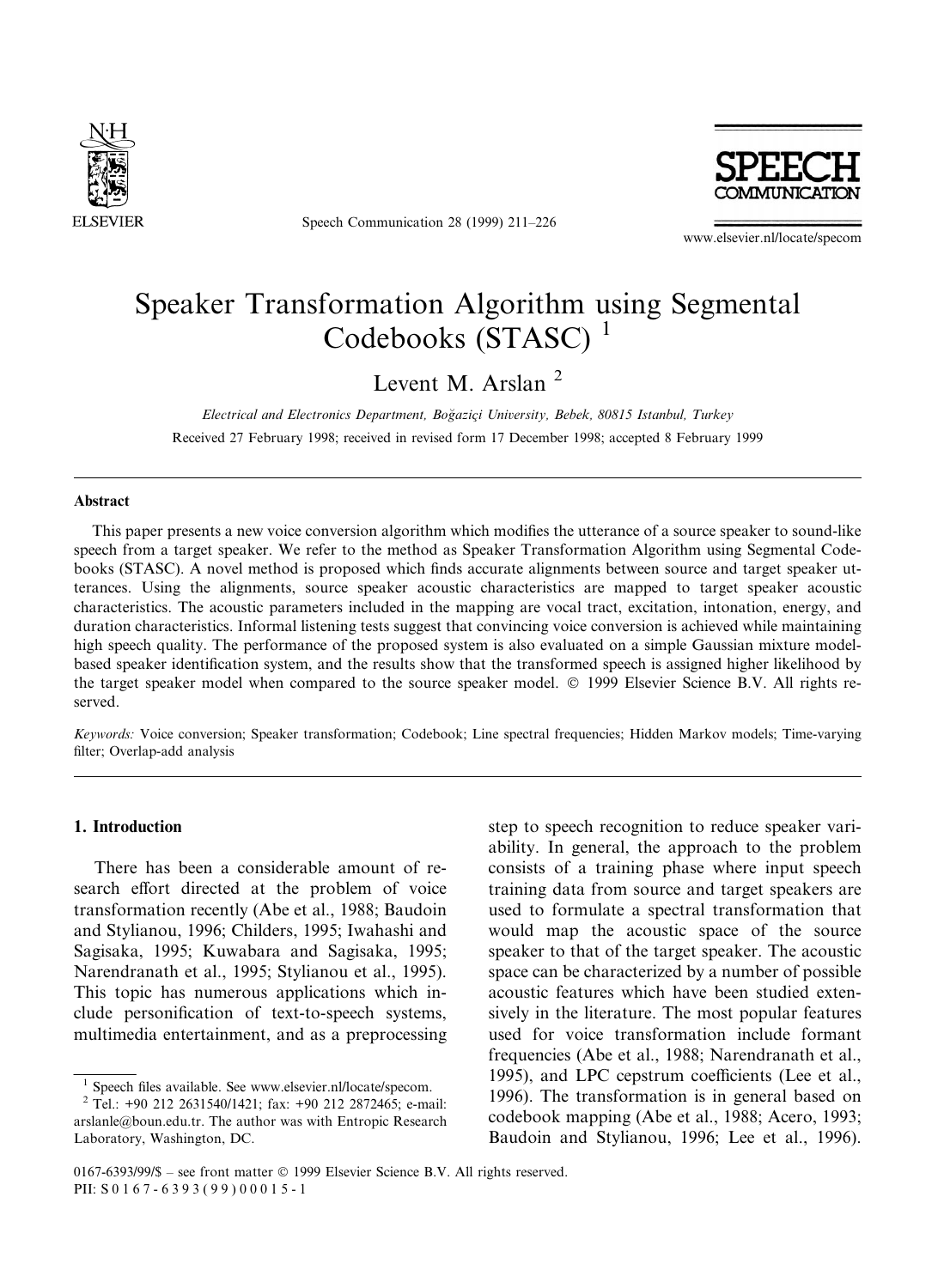That is, a one-to-one correspondence between the spectral codebook entries of the source speaker and the target speaker is developed by some form of supervised vector quantization method. In general, these methods face several problems such as artifacts introduced at the boundaries between successive speech frames, limitation on robust estimation of parameters (e.g., formant frequency estimation), or distortion introduced during synthesis of target speech. Another issue which has not been explored in detail is the transformation of the excitation characteristics in addition to the vocal tract characteristics. Several studies proposed solutions to address this issue recently (Childers, 1995; Lee et al., 1996). In this study, we propose new and effective solutions to both problems with the goal of maintaining high speech quality.

## 2. Algorithm description

This section provides a general description of the Speaker Transformation Algorithm using Segmental Codebooks (STASC) algorithm. We will describe the algorithm under two main sections: (i) transformation of spectral characteristics, (ii) transformation of prosodic characteristics.

# 2.1. Spectral transformation

For the representation of the vocal tract characteristics of source and target speakers line spectral frequencies (LSF) are selected. The reason for selecting LSFs is that these parameters relate closely to formant frequencies (Crosmer, 1985), but in contrast to formant frequencies they can be estimated quite reliably. They have been used for a number of applications successfully in the literature (Hansen and Clements, 1991; Arslan et al., 1995; Arslan and Talkin, 1997; Crosmer, 1985; Laroia et al., 1991; Itakura, 1975; Pellom and Hansen, 1997). They have good interpolation properties and they are stable (Paliwal, 1995). In addition, they have a fixed dynamic range which makes them attractive for real-time DSP implementation. LSFs can be estimated by modifying the LPC polynomial,  $A(z)$ , in two ways:  $P(z)$  and

 $Q(z)$  are obtained by augmenting  $A(z)$ 's PARCOR sequence with  $a + 1$  and  $-1$ , respectively. This results in the following two polynomials which have all their roots on the unit circle:

$$
P(z) = (1 - z^{-1})
$$
  
\n
$$
\times \prod_{k=1,3,5,...}^{P-1} (1 - 2 \cos w_k (z^{-1} + z^{-2})),
$$
  
\n
$$
Q(z) = (1 + z^{-1})
$$
  
\n
$$
\times \prod_{k=2,4,6,...}^{P-1} (1 - 2 \cos w_k (z^{-1} + z^{-2})),
$$
  
\n(1)

where  $P$  is the LPC analysis order, and the angles of the roots,  $w_k$ , are LSFs. In STASC algorithm, codebooks of LSFs are used to represent the vocal tract characteristics of individual speakers. The codebooks can be generated in two ways.

The first method assumes that the orthographic transcription is available along with the training data. The training speech (sampled at 16 kHz) from source and target speakers are first segmented automatically using forced alignment to a phonetic translation of the orthographic transcription. The segmentation algorithm uses Melcepstrum coefficients and delta coefficients within an HMM framework and is described in detail in (Wightman and Talkin, 1994). The LSFs for source and target speaker utterances are calculated on a frame-by-frame basis and each LSFs vector is labeled using the phonetic segmenter. Next, a centroid LSFs vector for each phoneme is estimated for both source and target speaker codebooks by averaging across all the corresponding speech frames. The estimated codebook spectra for an example male source speaker and female target speaker combination from the database is shown in Fig. 1 when monophones are selected as speech units. A one-to-one mapping is established between the source and target codebooks to accomplish the voice transformation.

The second method does not require the phonetic translation of the orthographic transcription for the training utterances, however it assumes that both source and target speakers are speaking the same sentences during the training session. This method is a new method and it is referred to as ``Sentence HMM'' method. The method is as fol-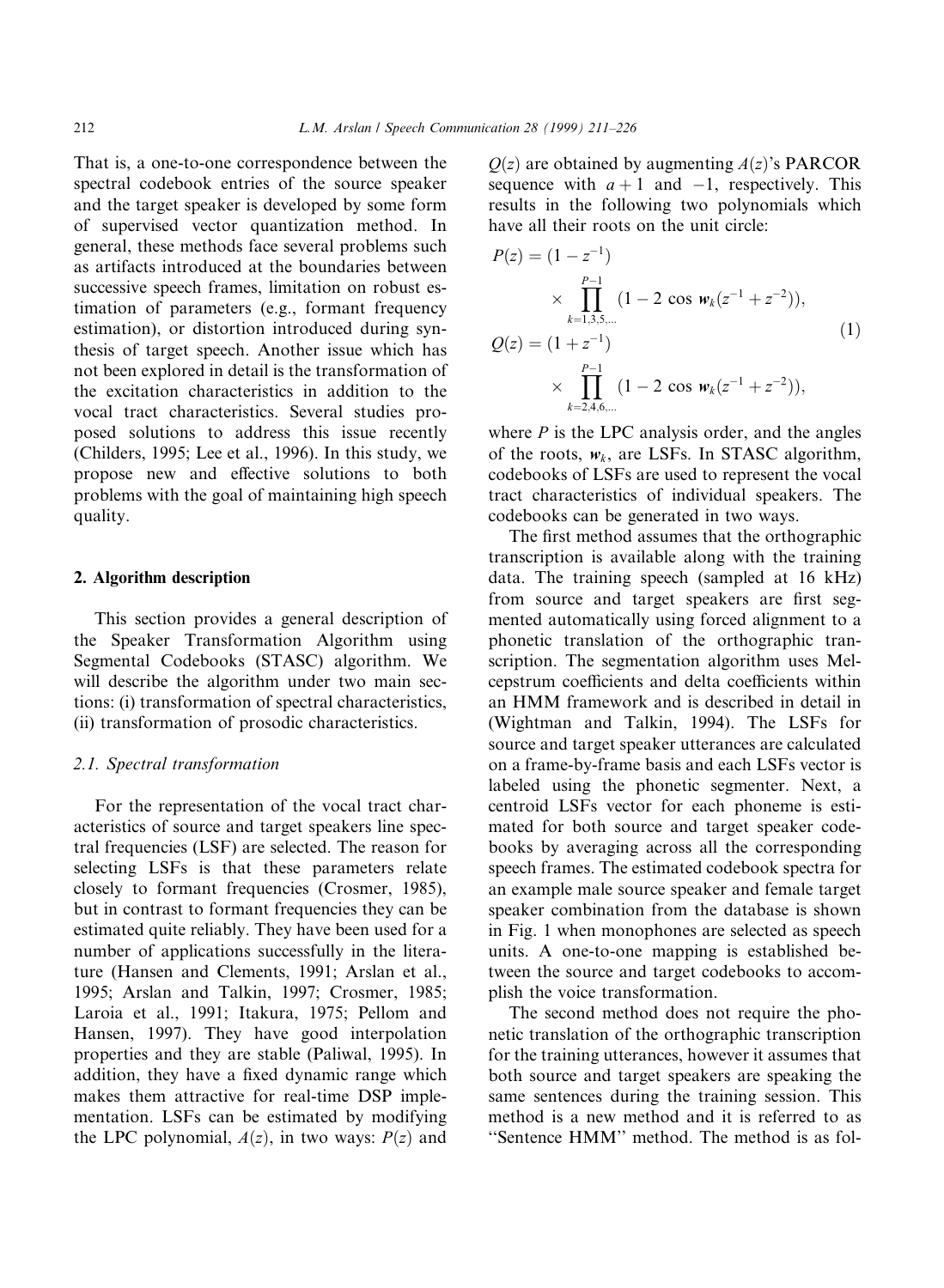

Fig. 1. The state alignments for source and target speaker utterances "She had your".

lows. First, template sentences are selected which are phonetically balanced to be uttered by the source and target speakers. After the training data are collected, silence regions at the beginning and end of each utterance are removed. Each utterance is normalized in terms of its RMS energy to account for differences in the recording gain level. Next, cepstrum coefficients are extracted along with log-energy and zero-crossing for each analysis frame in each utterance. Zero-mean normalization is applied to the parameter vector to obtain a more robust spectral estimate. Based on the parameter vector sequences sentence HMMs are trained for each template sentence using data from the source speaker. The number of states for each sentence HMM is set proportional to the duration of the utterance. The training is done using a segmental  $k$ means algorithm followed by the Baum-Welch algorithm. The initial covariance matrix is estimated over the complete training dataset, and is not updated during the training since the amount of data corresponding to each state is not sufficient to make a reliable estimate of the variance. Next, the best state sequence for each utterance is estimated using the Viterbi algorithm. The average LSFs vector for each state is calculated for both source and target speakers using frame vectors corresponding to that state index. Finally, these average LSFs vectors for each sentence are collected to build the source and target speaker codebooks. In Fig. 2, the alignments to the state indices are shown for the utterance "She had your" both for source and target speaker utterances. From the figure, it can be observed that detailed acoustic alignment is achieved quite accurately using sentence HMMs. The transformation process will be explained in detail later in this section.

Another factor that influences speaker individuality is excitation characteristic. The LPC residual can be a reasonable approximation to the excitation signal. It is well known that the residual can be very different for different phonemes (e.g., periodic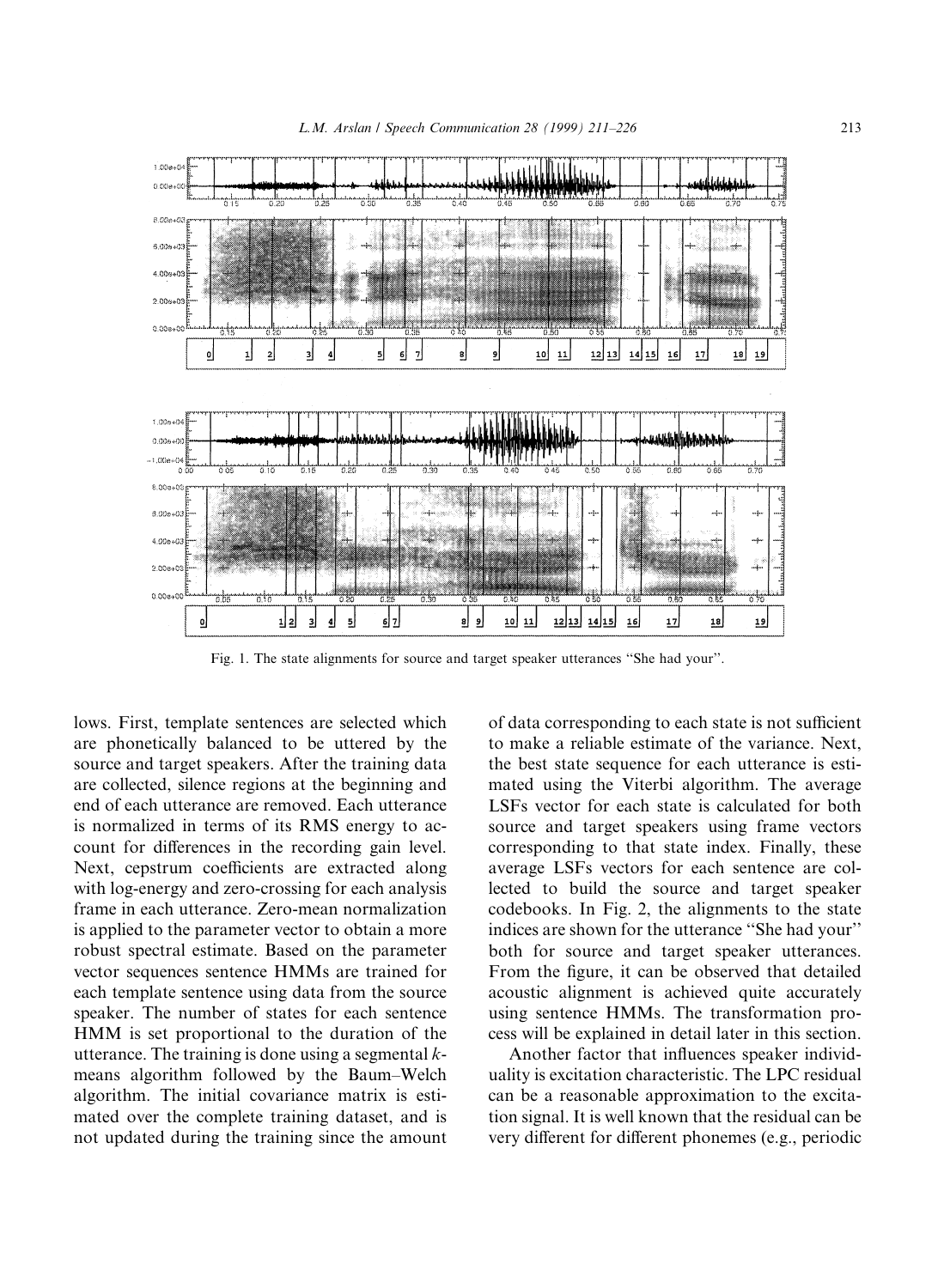

Fig. 2. Comparison of monophone codebooks derived from the source speaker (solid line) and the target speaker (dotted line).

pulse train for voiced sounds versus white noise for unvoiced sounds). Therefore, we formulated a ``codebook based'' transformation of the excitation spectrum similar to the one discussed above for the vocal tract spectrum transformation. Excitation spectrum codebooks are obtained as follows: using the segmentation information, the LPC residual signals for each speech unit (i.e., phoneme or state) in the codebook are collected from the training data. Next, a short-time average magnitude spectrum of the excitation signal is estimated for each speech unit both for the source speaker and the target speaker pitch synchronously. An excitation transformation filter can be formulated for each codeword entry using the excitation spectra of the source speaker and the target speaker. This method not only transforms the general excitation characteristics, but it estimates a reasonable transformation for the "zeros" in the spectrum as well, which are not represented accurately by the all-pole modeling. Therefore, this method resulted in improved voice conversion performance especially for nasalized sounds. It should be noted here that an attempt is being made here to only approximate the spectral characteristics of the LPC residual. Other salient properties of the glottal excitation and voice quality such as pulse jitter, aspiration and noise bursts have not been transformed.

The flow diagram of the STASC voice transformation algorithm is shown in Fig. 3. The incoming speech is first sampled at 16 kHz. Next, 20th order LPC analysis is performed to estimate the prediction coefficients vector  $a$ .

Based on the source-filter theory, the incoming speech spectrum  $X(\omega)$  can be represented as

$$
X(\omega) = G_{\rm s}(\omega)V_{\rm s}(\omega),\tag{2}
$$

where  $G_s(\omega)$  and  $V_s(\omega)$  represent source speaker excitation and vocal tract spectra, respectively for the incoming speech frame  $x(n)$ .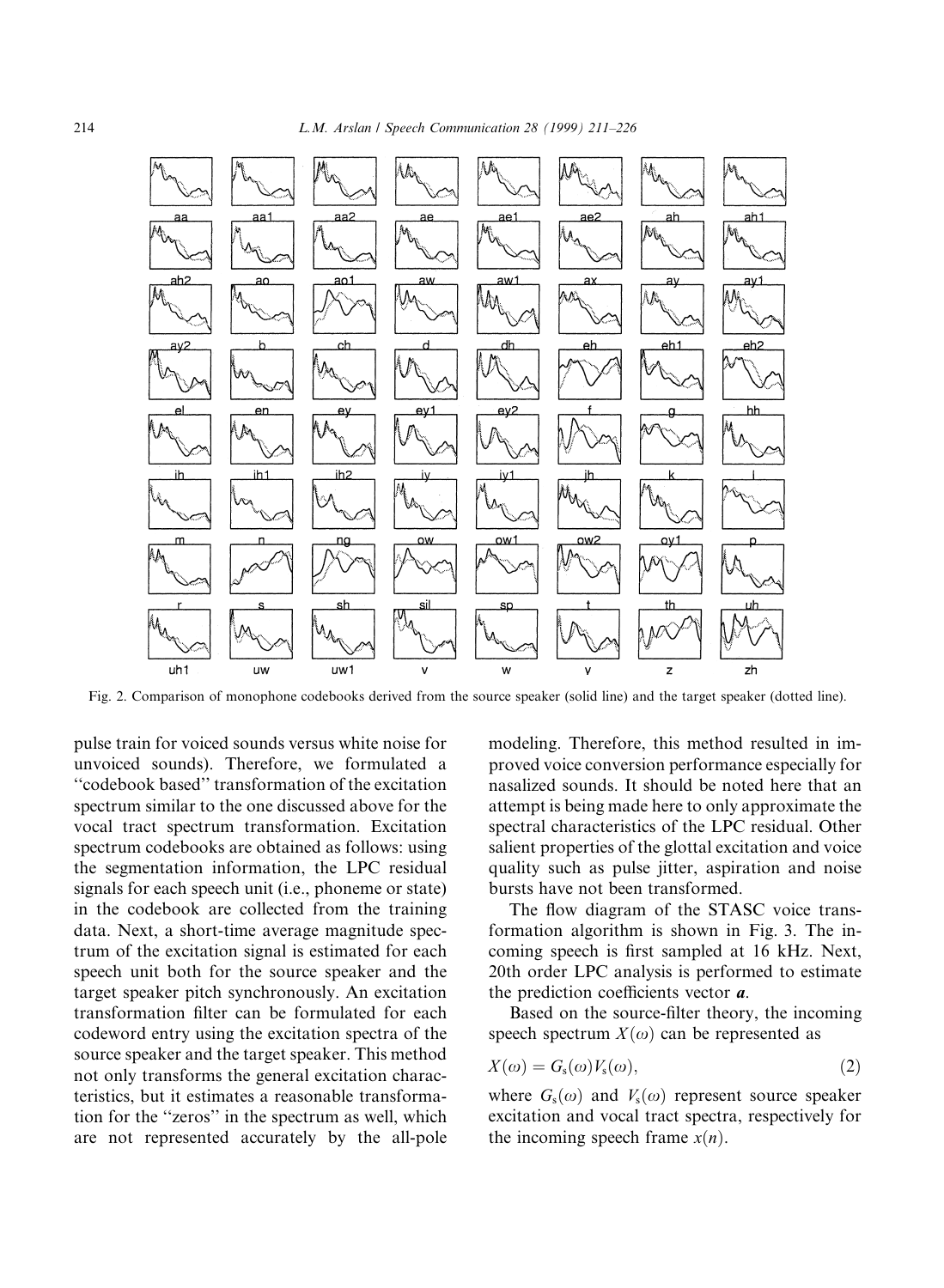

Fig. 3. Flow-diagram of STASC voice conversion algorithm.

The target speech spectrum  $Y(\omega)$  can be formulated as

$$
Y(\omega) = \left[\frac{G_{t}(\omega)}{G_{s}(\omega)}\right] \left[\frac{V_{t}(\omega)}{V_{s}(\omega)}\right] X(\omega),\tag{3}
$$

where  $V_t(\omega)$  and  $G_t(\omega)$  represent codebook estimated target vocal tract and excitation spectra, respectively. This representation of the target spectrum can be thought of as an excitation filter,  $H_{\rm g}(\omega)$ , followed by a vocal tract filter,  $H_{\nu}(\omega)$ :

$$
Y(\omega) = H_{\rm g}(\omega) H_{\rm v}(\omega). \tag{4}
$$

In the proposed algorithm, the source speaker vocal tract spectrum  $V_s(\omega)$  is estimated from the LPC spectrum of the incoming speech frame: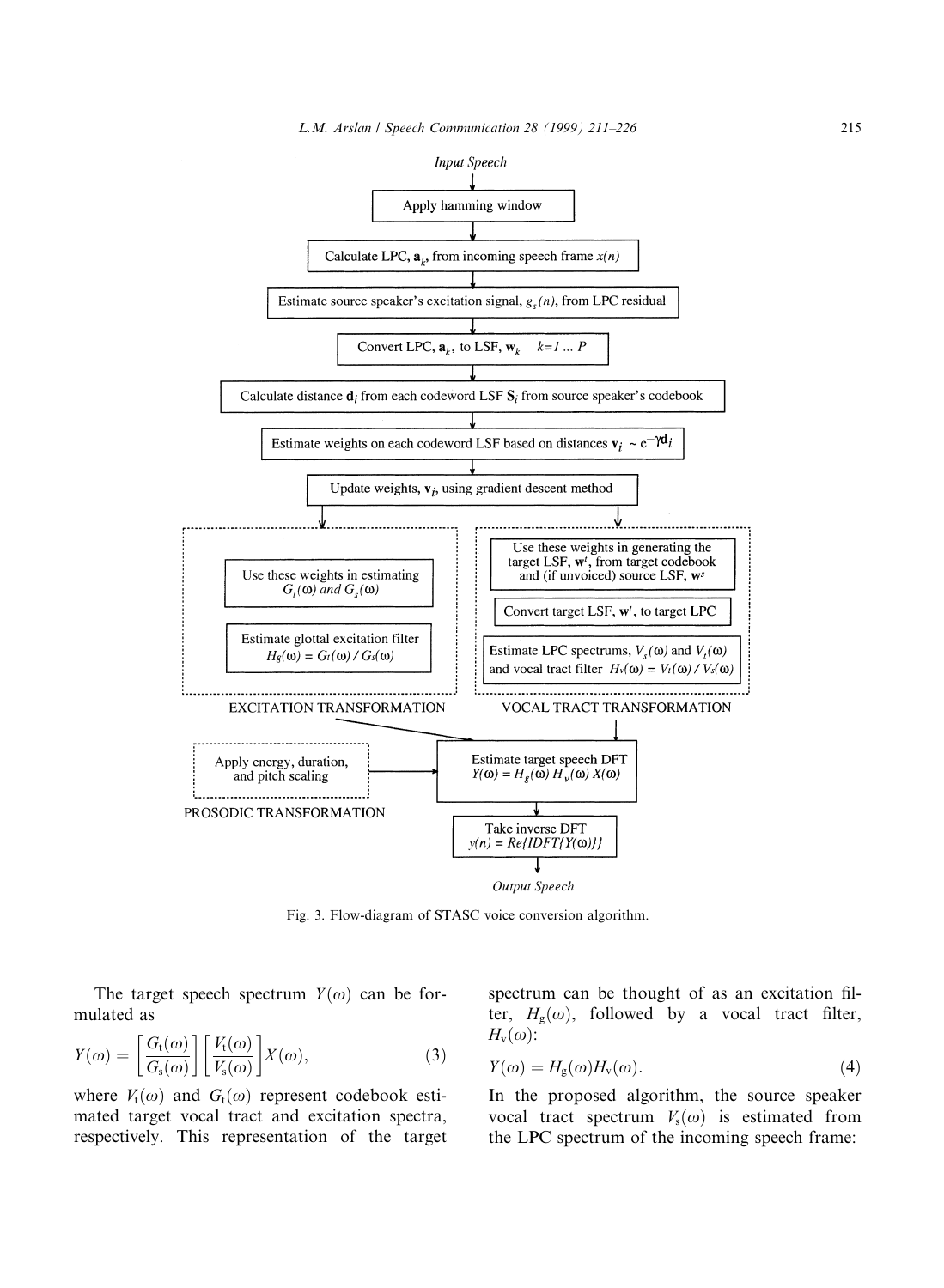$$
V_{\rm s}(\omega) = \left| \frac{1}{1 - \sum_{k=1}^{P} a_k e^{-jkw}} \right|.
$$
 (5)

The LPC vector  $a$  can be derived in two ways: (i) directly from the incoming speech frame; or (ii) as an approximation from the source speaker codebook. For (ii), first the incoming LSFs vector can be approximated as

$$
\tilde{\mathbf{w}}_k = \sum_{i=1}^L \mathbf{v}_i \mathbf{S}_{ik}, \quad k = 1, \dots, P, \tag{6}
$$

where L is the codebook size,  $S_i$  is the *i*th codeword LSFs vector and  $v_i$  represents its weight. Next,  $\tilde{w}$  can be converted to the LPC vector  $\boldsymbol{a}$  to be used in Eq. (5). In practice, we found that using method (i) for voiced segments and method (ii) for unvoiced segments produces best results in terms of output speech quality. For both methods (i) and (ii) the codebook weights need to be calculated for the target spectrum estimate  $V_t(\omega)$ . The codebook size  $L$  is the total number of states for the sentence HMM-based STASC, and is the total number of available common phonetic units between source and target speaker utterances for the phonetic STASC algorithm. Average codebook size in our evaluations ranged from 50 to 2000 depending on the size of the training data. The typical segment size was 50 ms. The codebook weight estimation procedure is as follows.

#### 2.1.1. Codebook weight estimation method

First, using Eq. (1), LSFs, w, are derived from prediction coefficients. The line spectral frequency vector w is compared with each LSFs centroid,  $S_i$ , in the source codebook and the distance,  $d_i$ , corresponding to each codeword is calculated. The distance calculation is based on a perceptual criterion where closely spaced LSFs which are likely to correspond to formant locations are assigned higher weights (Laroia et al., 1991),

$$
\boldsymbol{h}_{k} = \frac{1}{\operatorname{argmin}(|\boldsymbol{w}_{k} - \boldsymbol{w}_{k-1}|, |\boldsymbol{w}_{k} - \boldsymbol{w}_{k+1}|)},
$$
\n
$$
k = 1, \dots, P,
$$
\n
$$
\boldsymbol{d}_{i} = \sum_{k=1}^{P} \boldsymbol{h}_{k} |\boldsymbol{w}_{k} - \boldsymbol{S}_{ik}|, \quad i = 1, \dots, L.
$$
\n(7)

Based on the distances from each codebook entry, an expression for the normalized codebook weights can be obtained as (Arslan et al., 1995)

$$
\mathbf{v}_{i} = \frac{\mathbf{e}^{-\gamma d_{i}}}{\sum_{l=1}^{L} \mathbf{e}^{-\gamma d_{l}}}, \quad i = 1, \dots, L,
$$
 (8)

where the value of  $\gamma$  for each frame is found by an incremental search in the range  $0.2-2$  with the criterion of minimizing the perceptual weighted distance between the approximated LSFs vector  $\tilde{w}$  and original LSFs vector  $w$ . However, this set of weights may still not be the optimal set of weights that would represent the original speech spectrum. In order to improve the estimate of weights a gradient descent algorithm is employed. The previously estimated set of weights  $v_i$  are used as the initial seed to the gradient descent algorithm. The weights are constrained to have positive values after each iteration of the gradient descent algorithm to prevent unrealistic estimates. The codebook weight update algorithm can be summarized as follows.

# 2.1.2. Codebook weight update by gradient descent method

$$
\begin{array}{ll}\n\text{Initialize:} & E^0 = \infty \\
& \eta^0 = 0.1 \\
& n = 1; \\
\text{Loop} & \mathbf{e} = \mathbf{h} \cdot (\mathbf{w} - \mathbf{S} \mathbf{v}^{n-1}) \\
& E^n = \sum_{k=1}^P |\mathbf{e}_k| \\
& \mathbf{v}_i^n = \mathbf{v}_i^{n-1} + \eta^{n-1} \mathbf{e}^T \mathbf{S}_i, \quad i = 1, \dots, L \\
& \mathbf{v}_i^n = \max(\mathbf{v}_i^n, 0), \quad i = 1, \dots, L \\
& \text{if} & E^n < E^{n-1} \\
& \eta^n = 2\eta^{n-1} \\
& \text{else} & \eta^n = 0.1\eta^{n-1} \\
& n = n + 1 \\
\text{until} & \|v^n - v^{n-1}\| < 1.0\mathrm{e}^{-4} \| \mathbf{v} n - 1 \|\n\end{array}
$$

where S is a  $P \times L$  size matrix whose columns represent a codeword LSFs vector, and  $\eta^n$  is a constant which controls the rate of convergence at iteration n. In our implementation, in order to reduce the amount of computation,  $\eta$  is adjusted after each iteration based on the reduction in error  $E<sup>n</sup>$  with respect to  $E<sup>n-1</sup>$ . If there is significant amount of reduction in error then  $\eta$  is increased,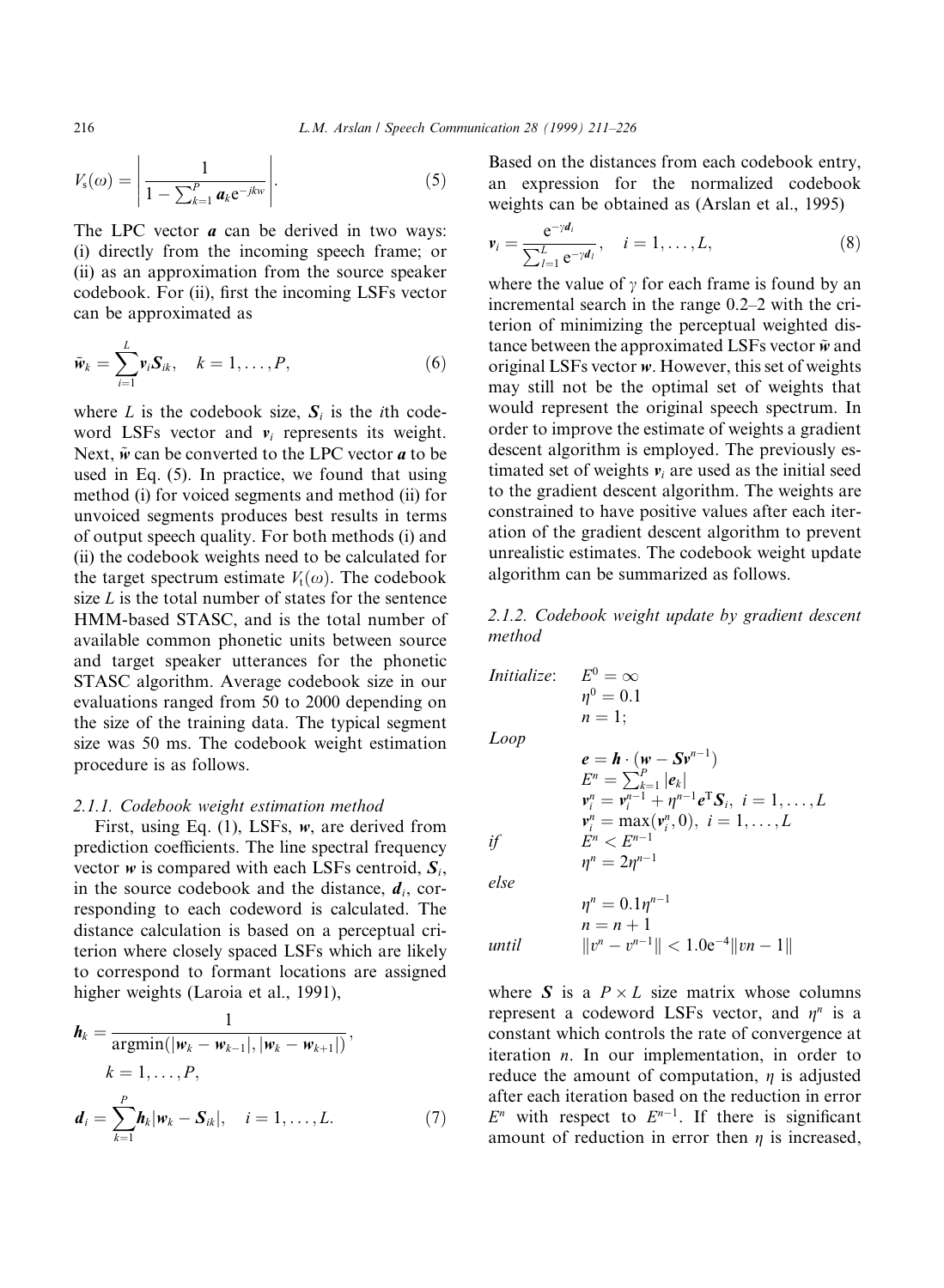otherwise it is decreased. Typical ending values for  $\eta$  are in the range 1.0e–3 and 1.0e–5.

It was also observed that only a few codebook entries were assigned significantly large weight values in initial weight vector estimate  $v^0$ . Therefore, in order to save computational resources the gradient descent algorithm was performed on only 5 most likely codeword weights. Using the gradient descent method, a 15% additional reduction in average Itakura–Saito distance between the original and approximated spectra was achieved for the training data used in our experiments. The average spectral distortion (SD), which is a commonly used measure for spectral quantizer performance evaluation, was also reduced from 1.8 to 1.4 dB.

## 2.1.3. Excitation spectrum mapping

The estimated set of codebook weights can be utilized in three separate domains: (i) transformation of the excitation spectral characteristics, (ii) transformation of the vocal tract characteristics, (iii) transformation of prosodic characteristics. Although one may benefit from estimating a different set of codebook weights for each of the three domains mentioned above, in this study we chose to apply the same set of weights v mainly for computational reasons. For the transformation of the excitation spectrum, these weights are used to construct an overall filter which is a weighted combination of codeword excitation filters:

$$
H_{\mathbf{g}}(\omega) = \sum_{i=1}^{L} \mathbf{v}_i \frac{\mathbf{U}_i^{\mathbf{t}}(\omega)}{\mathbf{U}_i^{\mathbf{s}}(\omega)},\tag{9}
$$

where  $\bm{U}_i^{\text{t}}(\omega)$  and  $\bm{U}_i^{\text{s}}(\omega)$  denote average target and source excitation magnitude spectra for the ith codeword, respectively.

# 2.1.4. Vocal tract spectrum mapping

The same set of codebook weights  $(v^i, i = 1, \dots, L)$  are applied to target LSFs vectors  $(T_i, i = 1, \ldots, L)$  to construct the target line spectral frequency vector  $\tilde{w}^t$ :

$$
\widetilde{\boldsymbol{w}}_k^{\mathrm{t}} = \sum_{i=1}^L \boldsymbol{v}_i \boldsymbol{T}_{ik}, \quad k = 1, \dots, P. \tag{10}
$$

Next, target LSFs are converted to prediction coefficients,  $a^t$ , which in turn are used to estimate the target LPC vocal tract filter:

$$
V_{t}(\omega) = \left| \frac{1}{1 - \sum_{k=1}^{P} a_{k}^{\mathsf{t}} e^{-\mathsf{j}k\omega}} \right|.
$$
 (11)

In general, the weighted codebook representation of the target spectrum results in expansion of formant bandwidths due to the interpolation of LSFs. In order to cope with this problem a new bandwidth modification algorithm is proposed.

#### 2.1.5. Bandwidth modification method

The bandwidth modification algorithm makes use of the knowledge that average formant bandwidth values of the target speech should be similar to the most likely target codeword. Once an estimate of bandwidths for the most likely target codeword is obtained, bandwidths of the target speech can be forced to be similar to this estimate by modifying the distance between line spectrum pairs representing each formant. The algorithm can be formulated as follows. First find the line spectral pair  $w_{j(i)}^{\text{t}}$  and  $w_{j(i)+1}^{\text{t}}$  in the estimated target LSFs vector  $\vec{w}^t$  that corresponds to each formant frequency location  $f_i^t$ ,  $i = 1, ..., 4$  (i.e., the smallest LSFs >  $f_i^t$  and the largest LSF <  $f_i^t$ ). Likewise, find the line spectral pair  $w_{k(i)}^{\perp}$  and  $w_{k(i)+1}^{\perp}$  in the most likely target codeword  $w<sup>1</sup>$ . Next, for each formant frequency,  $f_i^t$ , in the estimated target spectrum estimate an approximation to the bandwidth,  $b_i^t$ , based on the corresponding LSFs distances. Estimate the most likely codeword bandwidths,  $b_i^l$ , in a similar fashion.

$$
\begin{aligned} \boldsymbol{b}_i^1 &= \boldsymbol{w}_{k(i)+1}^1 - \boldsymbol{w}_{k(i)}^1, \quad i = 1, \dots, 4, \\ \boldsymbol{b}_i^t &= \boldsymbol{w}_{j(i)+1}^t - \boldsymbol{w}_{j(i)}^t, \quad i = 1, \dots, 4. \end{aligned} \tag{12}
$$

Calculate average formant bandwidths, and find the bandwidth ratio r:

$$
\bar{b}^{1} = \frac{1}{4} \sum_{i=1}^{4} b_{i}^{1}, \quad \bar{b}^{t} = \frac{1}{4} \sum_{i=1}^{4} b_{i}^{t}, \quad r = \frac{\bar{b}^{1}}{\bar{b}^{t}}.
$$
 (13)

Finally, apply the estimated bandwidth ratio to adjust the line spectral pairs around each formant:

$$
\hat{\mathbf{w}}_{j(i)}^{t} = \mathbf{w}_{j(i)}^{t} + (1 - r) \cdot (\mathbf{f}_{i}^{t} - \mathbf{w}_{j(i)}^{t}), \n\hat{\mathbf{w}}_{j(i)+1}^{t} = \mathbf{w}_{j(i)+1}^{t} + (1 - r) \cdot (\mathbf{f}_{i}^{t} - \mathbf{w}_{j(i)+1}^{t}), \n i = 1, ..., 4,
$$
\n(14)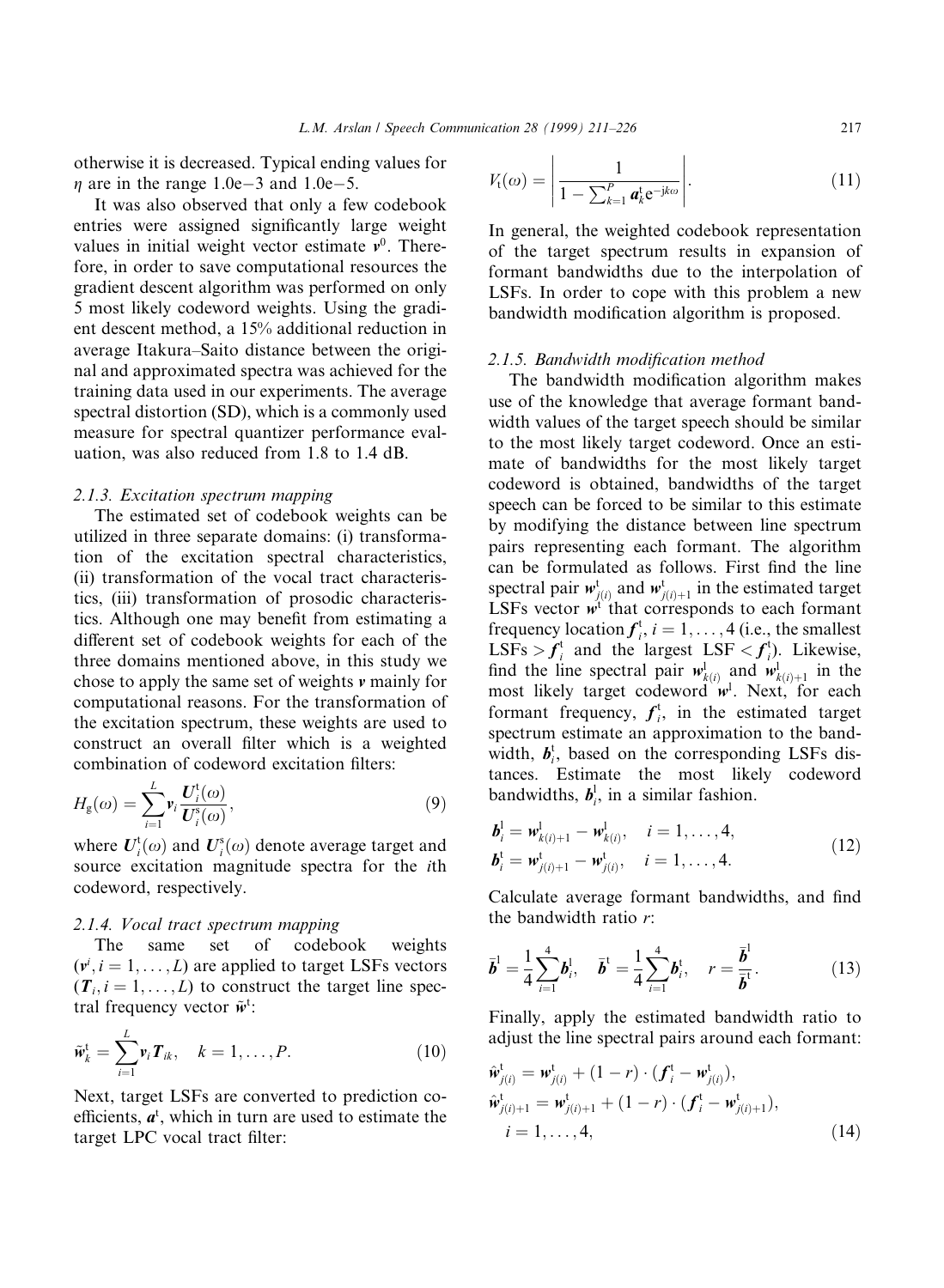

Fig. 4. Illustration of reduction of bandwidths using the proposed method. The light curve represents the normalized power spectrum for the /ah/ vowel before bandwidth modification, and the dark curve represents the power spectrum after bandwidth modification.

where  $\hat{w}^t_{j(i)}$  and  $\hat{w}^t_{j(i)+1}$  represent the line spectral frequency pair around  $f_i^t$  after bandwidth modification. In order to prevent the estimation of unreasonable bandwidths the minimum bandwidth value is set to be  $\frac{f_i^t}{20}$  Hz.

In Fig. 4, a comparison of the target speech spectrum for the /ah/ vowel before and after the application of the proposed bandwidth reduction technique is shown.

### 2.1.6. Combined output

The vocal tract filter and excitation filters are next applied to the magnitude spectrum of the original signal to get an estimate of the DFT corresponding to the target speech signal:

$$
Y(\omega) = H_{\rm g}(\omega)H_{\rm v}(\omega)X(\omega). \tag{15}
$$

Finally, inverse DFT is applied to produce the synthetic target voice,

$$
y(n) = Real{IDFT{Y(\omega)}}.
$$
 (16)

# 2.2. Prosodic transformation

In the STASC algorithm a frequency domain pitch synchronous analysis synthesis framework is adopted in order to be able to realize both spectral and prosodic transformations simultaneously. In addition to the spectral transformation discussed in the previous section, pitch, duration and energy are modified to mimic target speaker prosodic characteristics. Analysis frame length is set to be constant for unvoiced regions. For voiced regions the frame length is set to two or three pitch periods depending on the pitch modification factor. It is observed that when the pitch modification factor is less than one, using a shorter frame length (i.e., 2 pitch periods) reduces artifacts introduced by the modification.

# 2.2.1. Pitch-scale modification

The pitch modification involves matching both the average pitch value and range for the target speaker. This is accomplished by modifying the instantaneous source speaker fundamental frequency  $4 f_0^s(t)$  by a multiplicative constant a and an additive constant  $b$  at each time frame  $t$ :

$$
f_0^{\rm t}(t) = a f_0^{\rm s}(t) + b. \tag{17}
$$

The value for  $a$  is set so that the source speaker pitch variance,  $\sigma_s^2$ , and target speaker pitch variance,  $\sigma_t^2$ , match, i.e.,

$$
a = \sqrt{\frac{\sigma_{\rm t}^2}{\sigma_{\rm s}^2}}.\tag{18}
$$

Once the value for a is set, the value for the additive constant  $b$  can be found by matching the average  $f_0$  values.

$$
b = \mu_{t} - a\mu_{s},\tag{19}
$$

where  $\mu_s$  and  $\mu_t$  represent the source and target mean pitch values. Therefore, the instantaneous pitch-scale modification factor  $\beta(t)$  can be set as

$$
\beta(t) = \frac{af_0^s(t) + b}{f_0^s(t)}
$$
\n(20)

in order to achieve the desired target speaker pitch value and range.

<sup>&</sup>lt;sup>3</sup> The value of  $\gamma$  basically controls the dynamic range of codebook weights. By setting this value to infinity one can force the selection of <sup>a</sup> single codebook entry from the codebook. <sup>4</sup> Pitch and fundamental frequency are used interchangeably

in this context though they differ in their definitions. Pitch is in fact the perceived fundamental frequency.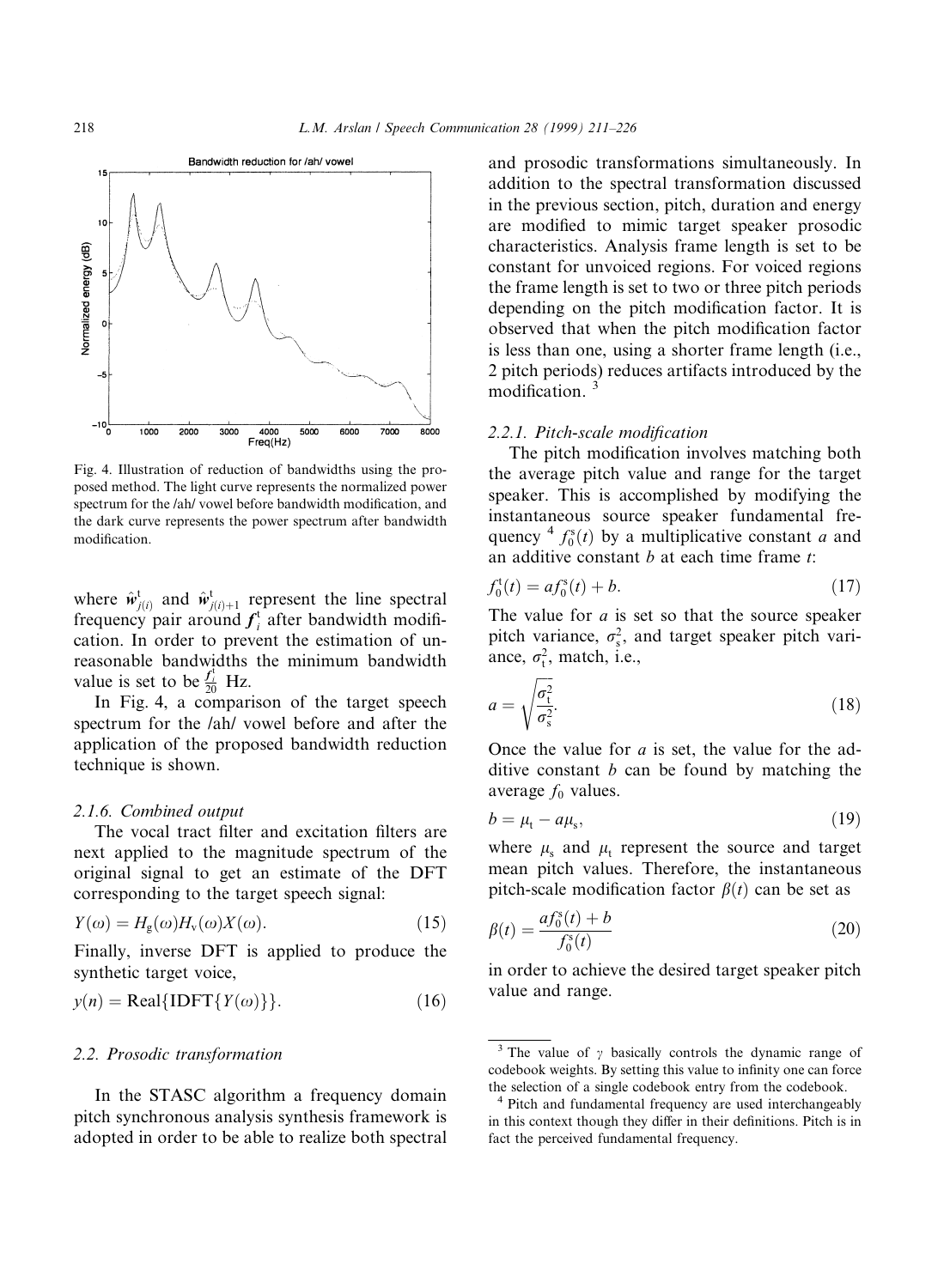# 2.2.2. Duration-scale modification

The duration characteristics can vary across different speakers significantly due to a number of factors including accent or dialect. Although modifying the speaking rate uniformly to match the target speaker duration characteristics reduces timing differences between speakers to some extent, it is observed that this is not sufficient in general. In Fig. 5, a comparison of the duration statistics of monophones for the two speakers in our database are given. The speakers uttered the same sentences, therefore the effect of duration variation based on context was normalized in the comparison. It can be seen from the table that the proportion of average durations are quite different among different phonemes. For example, the average duration of /ah/ vowel is 100 ms for source speaker, and 67 ms for target speaker. On the other hand, for the /uh/ vowel the target speaker has a longer average duration (64 versus 37 ms). Although on the average the target speaker has 1.2 times longer average duration than the source speaker, there exists a significant number of phonemes that the target speaker uses shorter duration for.

Based on the previous set of results it can be concluded that the variation in duration characteristics between two speakers is heavily dependent upon context. Therefore, it is highly desirable to develop a method for automatically estimating the appropriate time-scale modification factor in a certain context. In the STASC algorithm, a codebook-based approach to duration modification is implemented. The phonetic codebooks used for the spectral mapping can also be used to generate the appropriate duration modification factor for a given speech frame. In order to accomplish this, first duration statistics are estimated for both the source speaker and the target speaker for all the speech units in the codebook. Then the same codebook weights developed for the spectral mapping can be used to estimate the appropriate time-scale modification factor  $\gamma$ :



Fig. 5. Comparison of duration statistics between a source speaker and a target speaker.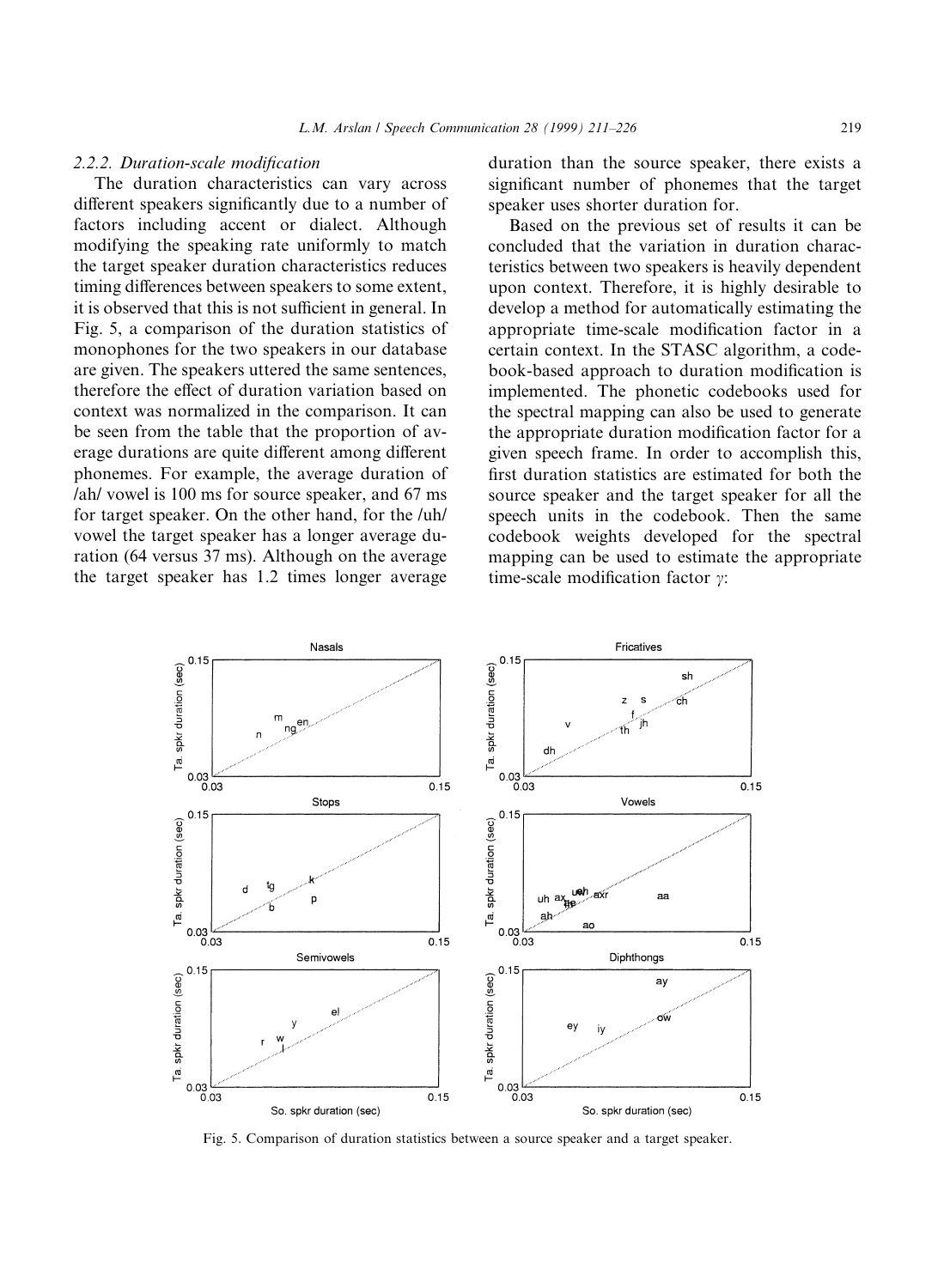

Fig. 6. Illustration of the duration modification algorithm on a TIMIT utterance. Top: source speaker; middle: target speaker; bottom: modified from source to match target duration characteristics.

$$
\gamma = \sum_{i=1}^{L} \mathbf{v}_i \frac{d_i^{\mathsf{t}}}{d_i^{\mathsf{B}}},\tag{21}
$$

where  $d_i^s$  and  $d_i^t$  represent average source and target speaker durations for the ith codeword entry.

In Fig. 6, the result of the duration modification is shown on a TIMIT sentence. In this case the duration statistics are generated from the label files corresponding to 10 sentences uttered by two speakers.  $5$  The top and middle plots in the figure correspond to the source and target speaker utterance "She had your dark suit in greasy wash water all year'', respectively. The bottom plot in the figure shows the duration modified signal obtained from the source speaker utterance to match the duration statistics of the target speaker. Although this was a closed set example (i.e., the test utterance was one of the training examples) it serves well as an example to illustrate the motivation behind the proposed method. In order to take advantage of the context information triphones should be used as speech units. It should also be noted that the performance of the duration modification algorithm proposed here is dependent on whether the speakers were speaking the same utterances or not. If the utterances are the same, then the place of each phone in prosodic phrase will be the same. Therefore, a more accurate mapping can be achieved.

A major application for current time-scale modification algorithms is to slow down the speech for accurate transcription by humans. The problem with most of those systems is that they use a constant time-scale modification factor when changing the speaking rate. However, not all the phonemes are scaled to the same extent when a speaker modifies his/her speaking rate. Therefore,

<sup>5</sup> Only 2 sentences were common to both speakers, the remaining 8 sentences per speaker were unique.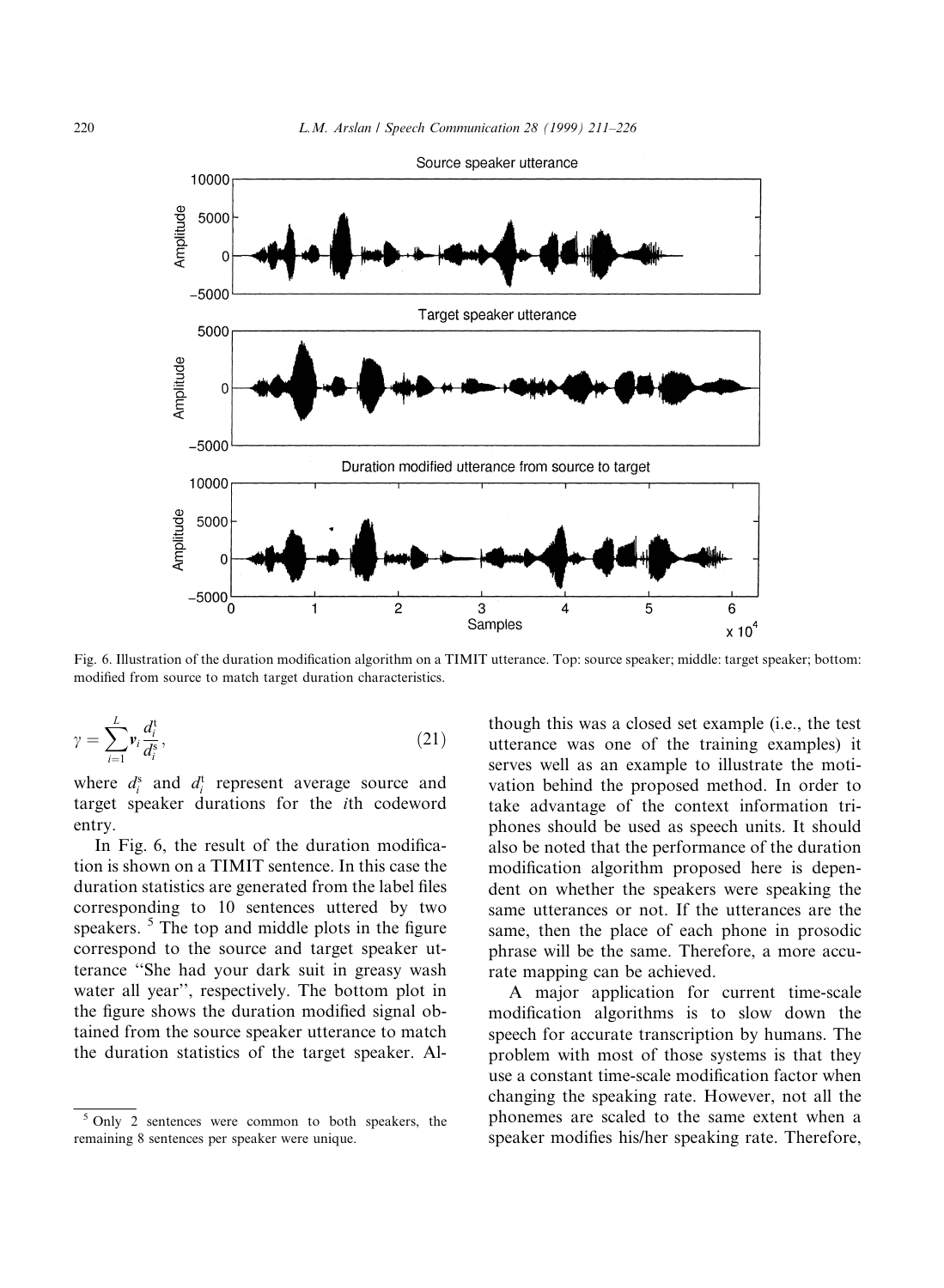the same approach proposed here for transforming duration characteristics across speakers can be applied to speaking rate modification algorithms if the statistics for slow, normal and fast speaking styles are generated prior to the application.

# 2.2.3. Energy-scale modification

In addition to pitch and duration, energy is another important component which characterizes the prosody of a speaker. In order to match target speaker's energy characteristics we applied a codebook-based energy mapping as well. The RMS energy is scaled with a variable  $\eta$  at each time frame. The scaling factor can be expressed as follows:

$$
\eta = \sum_{i=1}^{L} \mathbf{v}_i \frac{e_i^{\mathbf{t}}}{e_i^{\mathbf{s}}},\tag{22}
$$

where  $e_i^s$  and  $e_i^t$  denote average source and target speaker energies for the ith codeword.

Finally, the pitch-scale modification factor  $\beta$ , the time-scale modification factor  $\gamma$ , and the energy scaling factor  $\eta$  are applied within a pitchsynchronous overlap-add synthesis framework to perform prosodic modification. <sup>6</sup>

The next section discusses the evaluations conducted to test the performance of the STASC algorithm.

# 3. Evaluations

In order to evaluate the performance of the STASC algorithm we performed both objective tests and subjective listening tests.

# 3.1. Objective tests

We propose two different methods to evaluate voice conversion performance. The first method uses a simple speaker identification (ID) system to estimate likelihoods for the source and target speakers. The second method employs sentence

HMM-based alignments between the mimic and target utterances, and compares corresponding speech units in terms of their spectral and prosodic parameters. Using the second method, the performance of the phonetic and sentence HMM methods are also compared and the influence of the amount of training data on the STASC algorithm performance is also investigated.

# 3.1.1. Speaker ID evaluation

For the first objective test, we used a simple speaker identification system. The idea is that if we can make the speaker ID system select the target speaker after processing the source speaker utterance, it means that the voice conversion algorithm is performing well. Of course besides checking for the binary decision between the two speakers, one would like to have a confidence measure on the decision as well. For this reason, the log-likelihood ratio of the target speaker to that of the source speaker is adopted as an objective measure in our evaluations. The performance measure  $\theta_{st}$  can be formulated as

$$
\theta_{st} = \log \frac{P(X|\lambda_t)}{P(X|\lambda_s)}
$$
  
= log  $P(X|\lambda_t) - \log P(X|\lambda_s)$ , (23)

where X is the observation vector sequence,  $\lambda_t$  is the target speaker model, and  $\lambda_s$  is the source speaker model. The speaker ID system employs 256 mixture Gaussian mixture models (GMM). The 24 dimensional feature vector used in the GMM system consists of 12 Mel-cepstrum coefficients and their delta coefficients. Initial vector quantization was done using binary split vector quantization method. This was followed by 2 iterations of forward-backward training. During data collection sessions 3 speakers were asked to read a different story to the tape recorder. The recorded speech was approximately one hour long for each speaker. Forty-five minutes of the recording was used as training data (both for speaker ID models and voice transformation codebooks), and fifteen minutes of speech was set aside for testing. Since each speaker read a different story, sentence HMMs were not used for this experiment. Triphone codebooks were generated

<sup>&</sup>lt;sup>6</sup> How  $\beta$  and  $\gamma$  are used within a pitch-synchronous analysissynthesis framework is described in detail in (Moulines and Charpentier, 1990).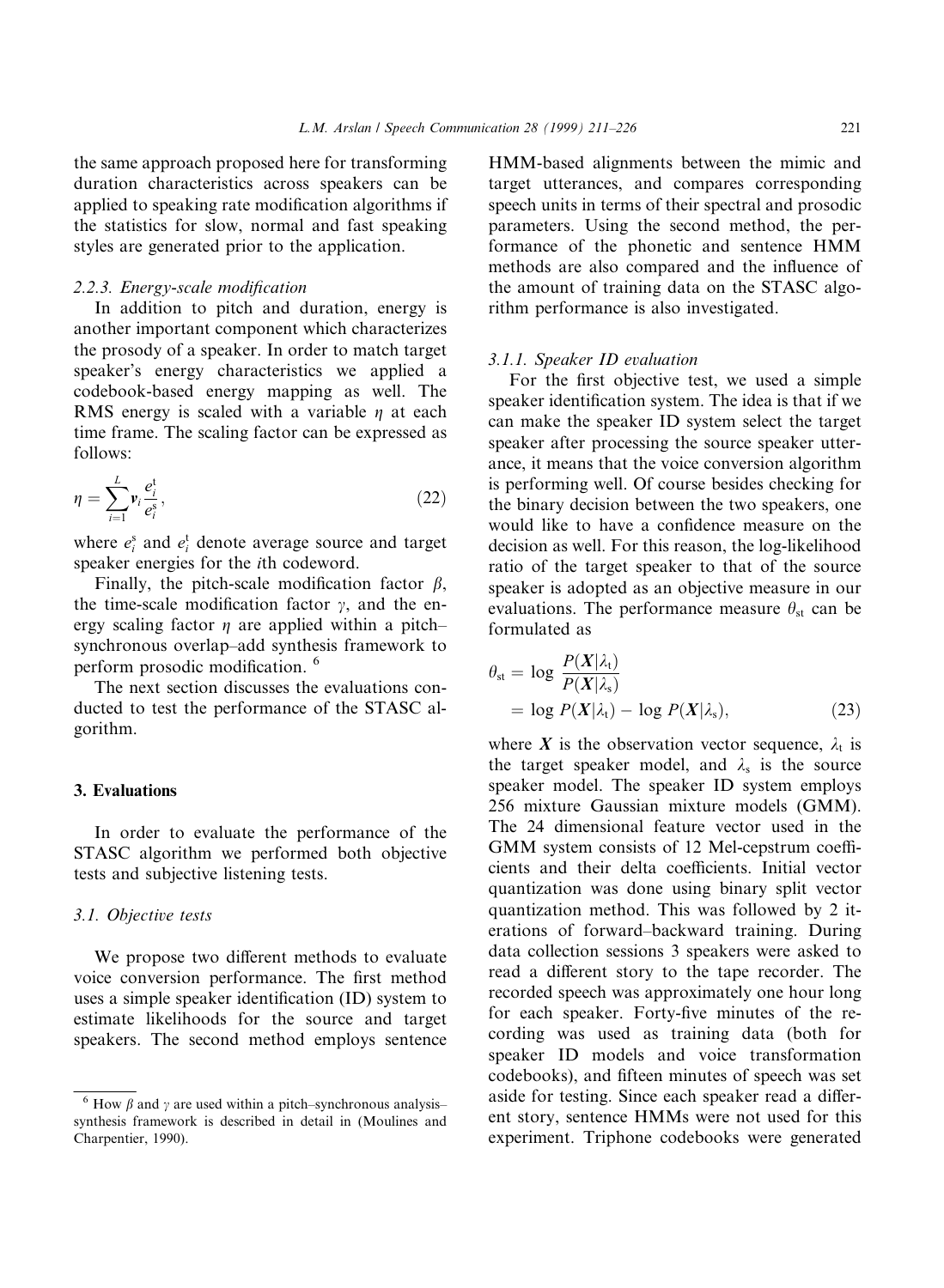Table 1 The speaker ID evaluation for voice conversion. Sp1: first speaker; Sp2: second speaker, Sp3: third speaker

| Test case             | $\theta_{st}$ before conversion | $\theta_{st}$ after conversion |
|-----------------------|---------------------------------|--------------------------------|
| $Sp1 \rightarrow Sp2$ | $-5.59$                         | $+5.47$                        |
| $Sp1 \rightarrow Sp3$ | $-4.29$                         | $+3.22$                        |
| $Sp2 \rightarrow Sp1$ | $-6.22$                         | $+1.51$                        |
| $Sp2 \rightarrow Sp3$ | $-6.55$                         | $+3.98$                        |
| $Sp3 \rightarrow Sp1$ | $-3.57$                         | $+0.47$                        |
| $Sp3 \rightarrow Sp2$ | $-4.70$                         | $+4.53$                        |
|                       |                                 |                                |

based on phonetic alignments. We can hear  $<sup>7</sup>$  an</sup> example transformation from the first speaker (Sp1) to the third speaker (Sp3) for this experimental set-up on Signal 1c. Signal 1a and Signal 1b correspond to (Sp1) and (Sp3) utterances, respectively.

The average likelihood of the Sp1 speech data for the first speaker model,  $\log P(X|\lambda_1)$ , was  $-70.53$ . After using STASC for transformation to Sp2, Sp1 model likelihood reduced to  $-72.62$ , and the Sp2 model likelihood increased from  $-76.12$  to  $-67.15$ . This is expressed in Table 1 in terms of log-likelihood ratio as an increase from  $-5.59$  to +5.47. The transformation was not as successful for every speaker combination. For instance after conversion from Sp3 to Sp1 the likelihoods showed smaller differences  $(\theta_{31}: -3.57 \rightarrow +0.47)$ . However, in all cases the likelihoods moved significantly in the right directions for source and target speakers (i.e., away from the source speaker, and towards the target speaker).

In Fig. 7, the illustration of the algorithm performance using speaker likelihood criterion on a sample test utterance is shown. Here, it can be seen that the voice conversion performance also depends on the context, and for some phonemes it is more successful, whereas it does not perform as well for others. Part of this can be explained by the fact that the same VQ indices are not forced to be used in speaker ID system, and another mixture combination from the source speaker may represent the target speaker characteristics in some cases. In order to eliminate this problem, we developed another objective measure which is described in Section 3.1.2.

#### 3.1.2. Sentence HMM-based objective evaluation

The second method uses sentence HMM alignment to force align the target utterance and the mimic utterance. Based on the state alignments the acoustic features corresponding to the same state indices for the target and mimic speech signals are compared. However, one drawback of this new scheme is that it requires access to target speaker's speech for the test utterance. We performed a series of experiments to measure the performance of both the sentence HMM-based and phonetic STASC algorithms in terms of objective measures in all the dimensions of speech that are considered in this paper: vocal tract spectrum, excitation spectrum, duration, F0, and RMS energy. We had a total of 15 min of speech from each of the three speakers (2 males, 1 female) with the same text. We used one of the male speakers as the source speaker, and trained codebooks for transformation to the other two speakers. We set aside 5 min of speech from the source speaker for testing. The remaining 10 min were used in the training. In order to understand the affect of the size of the training data on the performance of the STASC algorithm we used different duration lengths for training ranging from 10 to 600 s. In this experiment, since the speakers read the same text, we were able to use sentence HMM-based alignments to generate the codebooks. For comparison we also generated triphone codebooks based on phonetic alignments. The results are shown in Fig. 8. In the figure, the measures that correspond to time  $0$ show the distance between the unprocessed speech and target speech. The smaller distances imply better mimicking of the target speaker. Dark lines in each plot correspond to the sentence HMM based STASC, and light lines show the phonetic STASC algorithm performance. Each of the objective measures represented in the figure are described below.

Cepstrum distance. Average distance between the LPC-derived cepstrum vectors (first 8 cepstrum coefficients) of target and mimic utterance states:

$$
d_{\text{ceps}} = \frac{1}{S} \sum_{s=1}^{S} (\boldsymbol{c}_{s}^{\text{t}} - \boldsymbol{c}_{s}^{\text{m}})^{\text{T}} \Sigma^{-1} (\boldsymbol{c}_{s}^{\text{t}} - \boldsymbol{c}_{s}^{\text{m}}), \tag{24}
$$

 $\frac{7}{1}$  Speech files available. See www.elsevier.nl/locate/specom.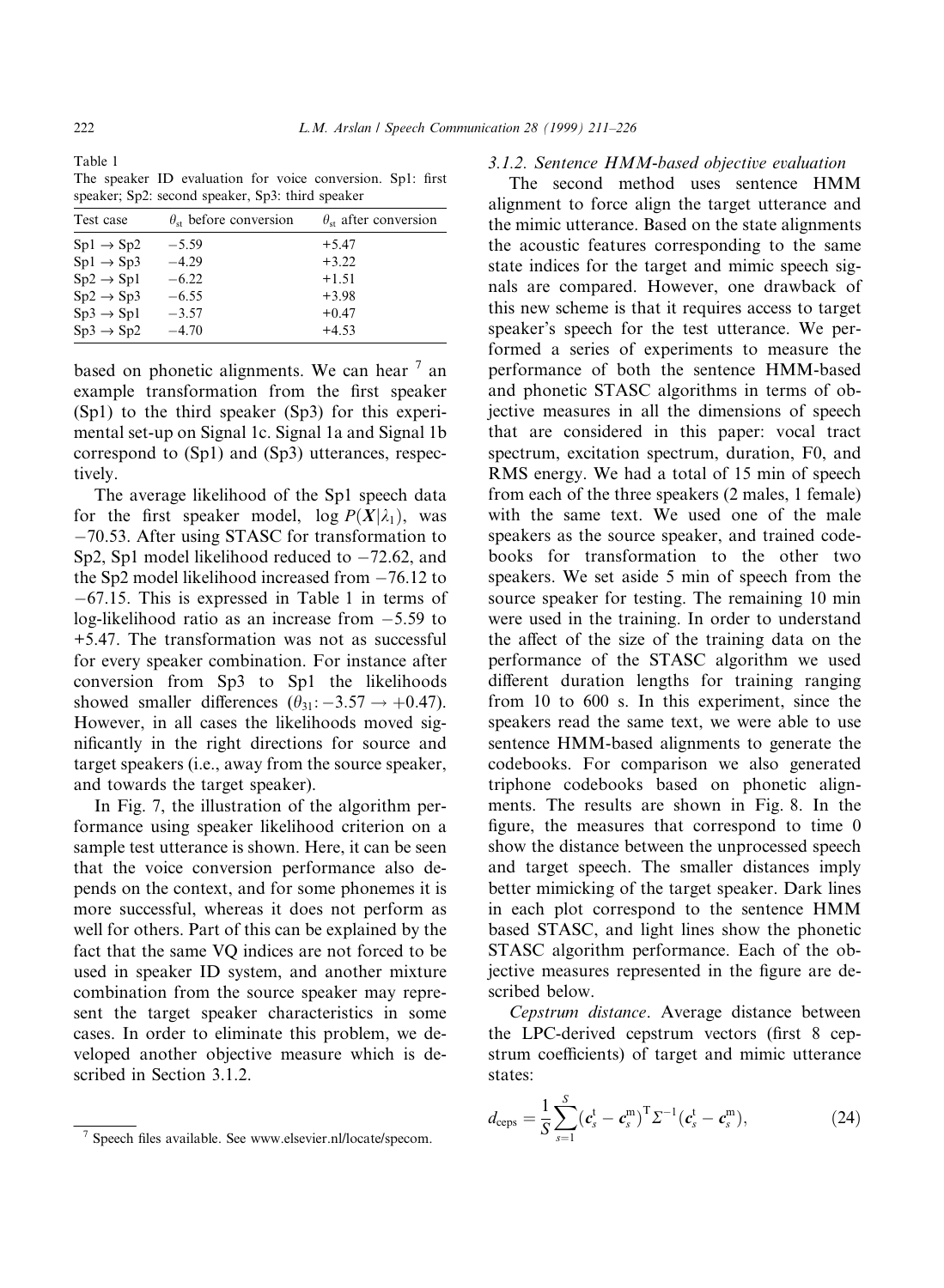

Fig. 7. Illustration of speaker conversion algorithm performance in terms of speaker ID system likelihoods across time (solid line: source speaker likelihood; light line: target speaker likelihood).

where S is the total number of states in all sentence HMMs trained on all test utterances of the target speaker,  $c_s^t$  and  $c_s^m$  denote the average target and mimic cepstrum coefficient vectors, respectively for the sth state, and  $\Sigma^{-1}$  is the global diagonal covariance matrix of all cepstrum vectors.

Excitation spectrum distance. Root mean square error difference between the normalized LPC residual spectra of target and mimic utterances.

$$
d_{\text{exct}} = \frac{1}{S} \sum_{s=1}^{S} \sqrt{\frac{1}{256} \sum_{k=1}^{256} (f_s^{\text{t}}(k) - f_s^{\text{m}}(k))^2},
$$
(25)

where  $f_s^{\rm t}$  and  $f_s^{\rm m}$  denote average normalized target and mimic excitation magnitude spectra for the sth state, respectively. Normalization of the spectra was performed prior to comparison in order to minimize the effect of gain level differences (i.e.,  $\sum_{k=1}^{256} f^{\text{t}}(k) = 1$  and  $\sum_{k=1}^{256} f^{\text{m}}(k) = 1$ ).

RMS energy distance (dB). Average frame energy difference between target and mimic utterance states in dB.

$$
d_{\rm rms} = \frac{1}{S} \sum_{s=1}^{S} (10 \log_{10} E_s^{\rm t} - 10 \log_{10} E_s^{\rm m}), \tag{26}
$$

where  $E_s^t$  and  $E_s^m$  denote the target and mimic RMS energy for the sth state, respectively. Average gain levels for the target and mimic utterances are equalized prior to RMS energy estimation.

F0 distance (Hz). Average F0 difference between voiced states of target and mimic utterances.

$$
d_{\rm F0} = \frac{1}{S_{\rm v}} \sum_{s=1}^{S_{\rm v}} (\rm F0_s^t - \rm F0_s^m), \qquad (27)
$$

where  $S_v$  is the total number of voiced states.  $F0_s^t$ and  $FO_s^m$  denote the target and mimic F0 values for the sth voiced state, respectively.

Duration distance (s). Average difference in corresponding sentence HMM state durations for target and mimic utterances.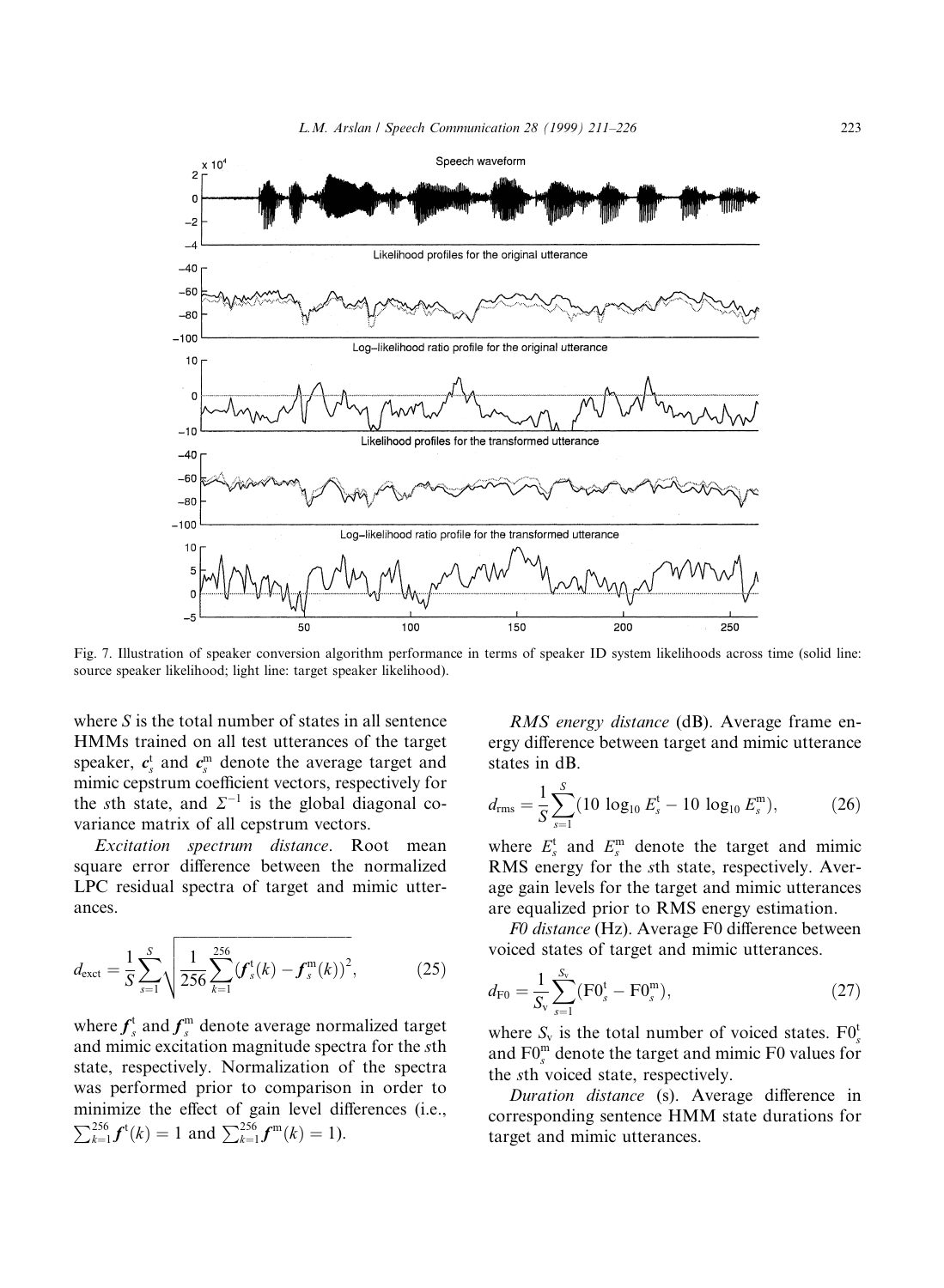

Fig. 8. Performance of the sentence HMM-based and phonetic STASC algorithms in terms of objective measures. Horizontal axis corresponds to the training duration. Vertical axis corresponds to the distance metric between mimic and target utterances in each of the 5 acoustic dimensions considered. The measures at time 0 indicate the average objective measures between the target speaker utterances and unprocessed speech from the source speaker. Dark lines: sentence HMM-based STASC. Light lines: phonetic STASC.

$$
d_{\text{dur}} = \frac{1}{S} \sum_{s=1}^{S} \frac{1}{3} \sum_{k=s-1}^{s+1} (\text{dur}_k^{\text{t}} - \text{dur}_k^{\text{m}}), \tag{28}
$$

where  $dur_k^t$  and  $dur_k^m$  denote the target and mimic state durations for the kth state, respectively. Here each state duration is estimated based on the average of 3 states (i.e., each state together with its two neighbours) in order to reduce the effect of early/late transitions between states in the Viterbi alignment.

In general, sentence HMM-based STASC performs better when compared to phonetic STASC. The average acoustic distance between the transformed and target utterances decreases as more training data is used for STASC transformation. For example the average cepstral distance between original source speaker utterances and target speaker utterances reduced from 0.99 to 0.46 after 10 min of training data were used for the phonetic STASC algorithm. The sentence HMM-based STASC reduced the cepstral distance further down to 0.37. There is noticeable performance difference between the two methods in terms of cepstrum, excitation spectrum, and RMS energy parameters. In terms of duration and F0 parameters both methods performed at the same level. We can hear  $8$  on Signal 2a and 2b the original source and male target speaker utterances, respectively. Signal 2c corresponds to the output of the sentence HMM-based STASC algorithm after 10 min of training data were used. Here, a gradual transformation is applied in order to be able to illustrate another possible application of the STASC algorithm (i.e., voice morphing). As can be seen in Fig. 8 the performance of the algorithm

<sup>&</sup>lt;sup>8</sup> Speech files available. See www.elsevier.nl/locate/specom.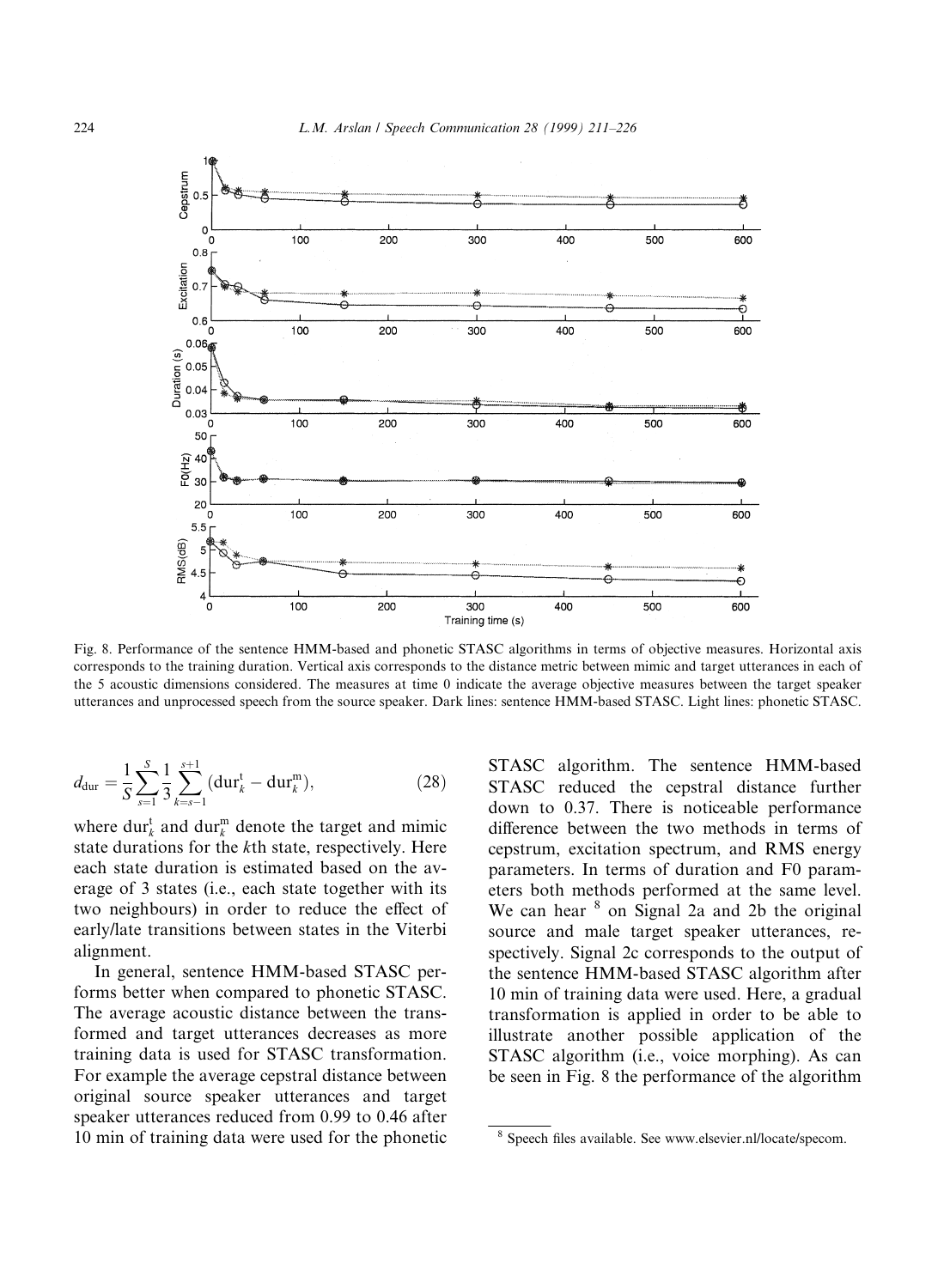levels off after several minutes of training data are provided. In fact, the F0 distance for both methods did not improve after 30 s of training data were provided. This is largely due to the fact that the degrees of freedom for the F0 model were very limited (mean and variance), and the model did not use any context information. Therefore, F0 is the most significant acoustic dimension where the STASC algorithm can benefit from further developments.

# 3.2. Subjective tests

We performed two listening experiments to test the performance of the STASC algorithm. The first test, forced choice ABX test, was designed to test how convincing the mimic was. The second test, intelligibility test, was performed to investigate whether the proposed algorithm was causing any degradation in intelligibility.

## 3.2.1. Forced choice ABX test

In this experiment, we presented 20 stimuli A, B and  $X$ , and then asked, "is  $X$  perceptually closer to A or to B in terms of speaker identity?'' A and B were short training utterances from source and target speakers, respectively (the order of assignment was randomized). X was the result of sentence HMM-based transformation from speaker A to speaker B. 10 stimuli were obtained from a male-to-male transformation, and the other 10 stimuli were obtained from a male-to-female transformation. Ten minutes of training data were used in both transformations. Each stimulus consisted of 2–3 word phrases from unseen test data. We used three inexperienced listeners in the experiments. The results are presented in Table 2. For the male-to-female transformation 100% of the time the listeners identified the transformed

Table 2

Forced-choice ABX listening test results (average number of times the listeners identified the transformed speech to be closer to the target speaker than to the source speaker)

| Test case                 | Number of times target is selected |
|---------------------------|------------------------------------|
| Male $\rightarrow$ Female | $100\%$                            |
| Male $\rightarrow$ Male   | 78%                                |

speech to be closer to the target speaker. As expected, the performance of the STASC algorithm was better for the male-to-female transformation (100%) when compared to the male-to-male transformation (78%).

## 3.2.2. Intelligibility test

While informal listening tests showed that the transformation of speaker characteristics was convincing, we wanted to test whether the transformation process introduced a degradation in intelligibility. This was necessary, since the most important application (i.e., text to speech personification) relies heavily on the level of intelligibility. The test material was 150 short nonsense sentences. One example of the sentences used in the test was "Shipping gray paint hands even". The main purpose of using nonsense sentences was to limit the ability of the listener to anticipate words based on context. Two conditions, transformed speech and natural speech, were presented to the listeners with random order. We used three inexperienced listeners to transcribe the words of the test material. Listeners were allowed to listen to each sentence up to three times. The standard NIST scoring algorithm (available through LDC from DARPA resource management continuous speech database) was then used to compare the utterance and transcribed phone strings. The phone sequences were determined by dictionary look-up. The transformation tested in this experiment was from a male speaker to another male speaker. The result of the experiment was surprising. The phone accuracy for the transformed speech (93.8%) was slightly higher than it was for natural speech (93.4%). The reason for the slight increase in intelligibility might be due to measurement noise. Another possible reason might be that the target speaker was more intelligible than the source speaker, and the transformation algorithm took advantage of that. Of course, the transformation between different speaker combinations may reveal different results. When the acoustic characteristics of two speakers are extremely different (e.g., male to female transformation), we may expect degradation in intelligibility. Our future plans include testing other speaker combinations.